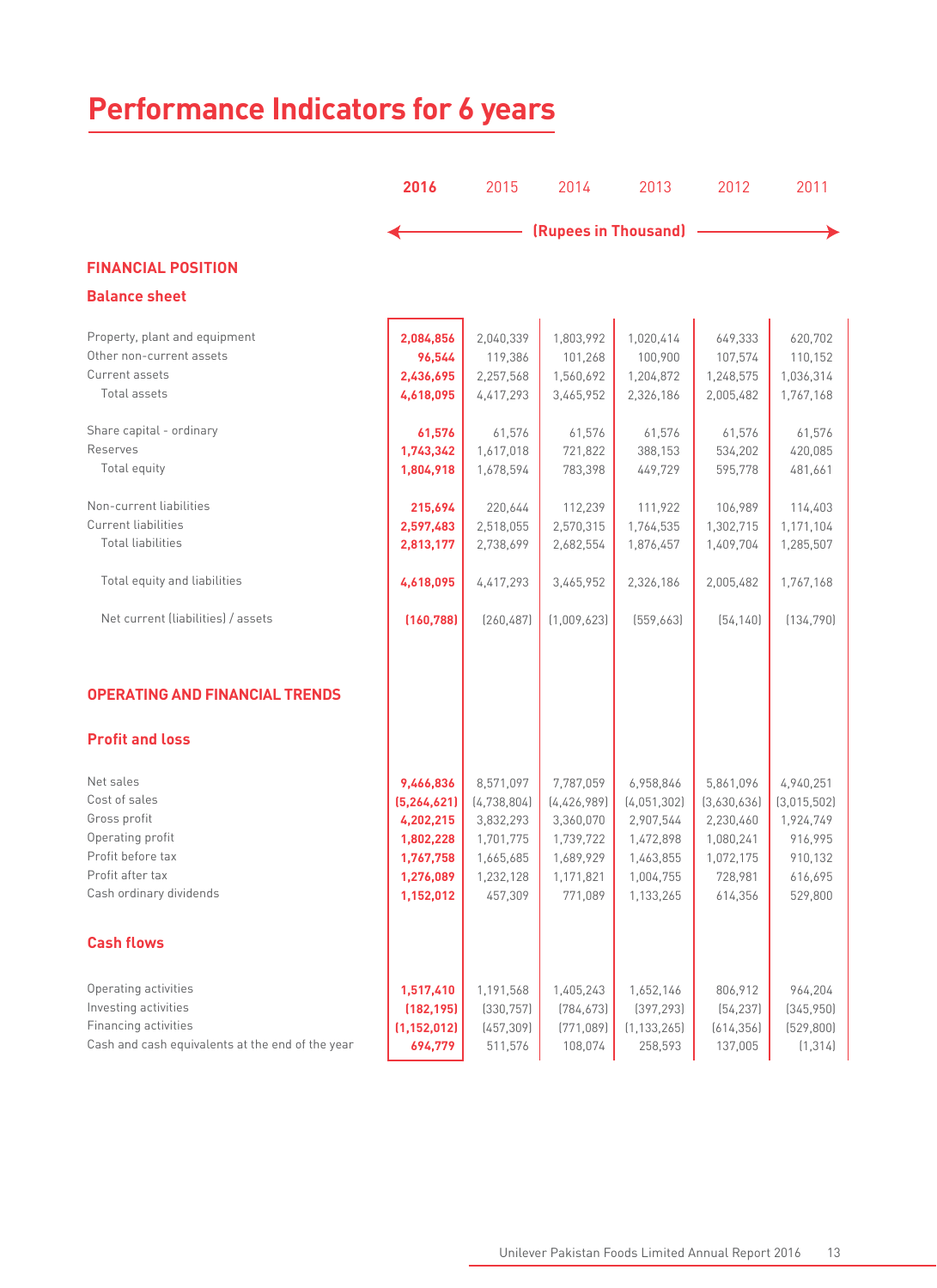| <b>Performance Indicators for 6 years</b>                |               |                |        |                |        |        |        |
|----------------------------------------------------------|---------------|----------------|--------|----------------|--------|--------|--------|
|                                                          | Unit          | 2016           | 2015   | 2014           | 2013   | 2012   | 2011   |
| <b>FINANCIAL RATIOS</b>                                  |               |                |        |                |        |        |        |
| <b>Profitability Ratios</b>                              |               |                |        |                |        |        |        |
|                                                          |               |                |        |                |        |        |        |
| Gross profit ratio                                       | $\%$          | 44.39          | 44.71  | 43.15          | 41.78  | 38.06  | 38.96  |
| Net profit to sales                                      | $\%$          | 13.48          | 14.38  | 15.05          | 14.44  | 12.44  | 12.48  |
| EBITDA margin to sales                                   | $\%$          | 20.45          | 20.88  | 22.59          | 21.84  | 19.23  | 19.40  |
| Operating leverage ratio                                 | Times         | 0.54           | (0.10) | 1.34           | 1.95   | 0.94   | 1.72   |
| Pre tax return on equity                                 | $\%$          | 97.94          | 99.23  | 215.72         | 325.50 | 179.96 | 188.96 |
| Post tax return on equity                                | $\%$          | 70.70          | 73.40  | 149.58         | 223.41 | 122.36 | 128.04 |
| Return on capital employed                               | $\frac{0}{0}$ | 70.70          | 73.40  | 149.58         | 223.41 | 122.36 | 128.04 |
| <b>Liquidity Ratios</b>                                  |               |                |        |                |        |        |        |
| Current ratio                                            | Times         | 0.94           | 0.90   | 0.61           | 0.68   | 0.96   | 0.88   |
| Quick / Acid test ratio                                  | Times         | 0.57           | 0.52   | 0.28           | 0.35   | 0.38   | 0.36   |
| Cash to current liabilities                              | Times         | 0.27           | 0.24   | 0.05           | 0.16   | 0.15   | 0.08   |
| Cash flow from operations to sales                       | Times         | 0.16           | 0.14   | 0.18           | 0.24   | 0.14   | 0.20   |
| <b>Activity / Operating</b><br><b>Performance Ratios</b> |               |                |        |                |        |        |        |
| Inventory turnover ratio                                 | Days          | 66             | 70     | 59             | 61     | 68     | 58     |
| Debtor turnover ratio                                    | Days          | 10             | 9      | 9              | 9      | 10     | 11     |
| Creditor turnover ratio                                  | Days          | 165            | 187    | 175            | 132    | 113    | 89     |
| Total assets turnover ratio                              | Times         | $\overline{2}$ | 2      | $\overline{2}$ | 3      | 3      | 3      |
| Fixed assets turnover ratio                              | Times         | 5              | 4      | 4              | 7      | 9      | 8      |
| Operating cycle                                          | Days          | [89]           | (108)  | (107)          | (62)   | (35)   | (20)   |
| <b>Investment / Market Ratios</b>                        |               |                |        |                |        |        |        |
| Earnings per share (EPS)                                 | Rs.           | 207.24         | 200.09 | 190.29         | 163.17 | 118.39 | 100.15 |
| Price earning ratio                                      | Times         | 28.23          | 29.74  | 46.66          | 56.99  | 36.32  | 17.07  |
| Dividend yield ratio                                     | Times         | 0.06           | 0.03   | 0.01           | 0.02   | 0.03   | 0.06   |
| Dividend payout ratio - earnings                         | Times         | 1.78           | 0.75   | 0.49           | 1.00   | 0.98   | 1.00   |
| Dividend payout ratio - par value                        | Times         | 36.90          | 15.00  | 9.40           | 16.30  | 11.60  | 10.00  |
| Dividend cover ratio                                     | Times         | 0.56           | 1.33   | 2.02           | 1.00   | 1.02   | 1.00   |
| Cash dividend*                                           | Rs.           | 368.97         | 150.00 | 94.00          | 162.98 | 116.00 | 100.00 |
| Market value - low                                       | Rs.           | 4,800          | 5,890  | 7,676          | 3,800  | 1,615  | 1,045  |
| Market value - high                                      | Rs.           | 6,200          | 10,395 | 10,150         | 11,735 | 4,410  | 1,850  |
| Market value - year end                                  | Rs.           | 5,850          | 5,950  | 8,880          | 9,300  | 4,300  | 1,710  |
| Breakup value per share without                          |               |                |        |                |        |        |        |
| surplus on revaluation of fixed assets                   | Rs.           | 293.12         | 272.60 | 127.22         | 73.04  | 96.75  | 79.83  |
| <b>Capital Structure Ratios</b>                          |               |                |        |                |        |        |        |
| Financial leverage ratio                                 | Times         | 0.00           | 0.05   | 0.04           | 0.05   | 0.10   | 0.19   |
| Interest cover ratio                                     | Times         | 180.74         | 101.01 | 167.32         | 470.94 | 551.12 | 271.00 |
|                                                          |               |                |        |                |        |        |        |

\* This includes interim and proposed final dividend for the year.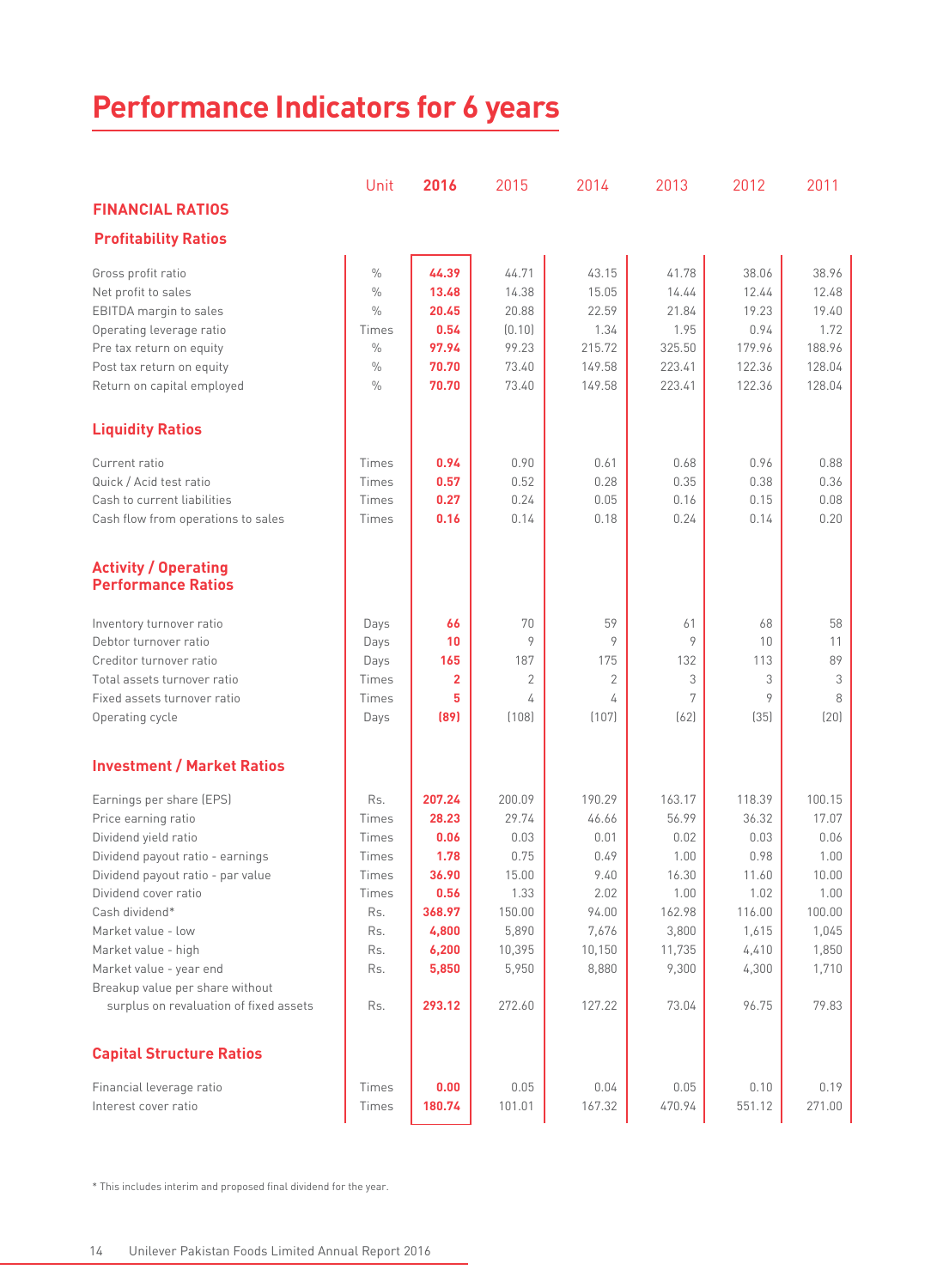# **Performance Indicators for 6 years**



**Comparison of EPS and DPS** 



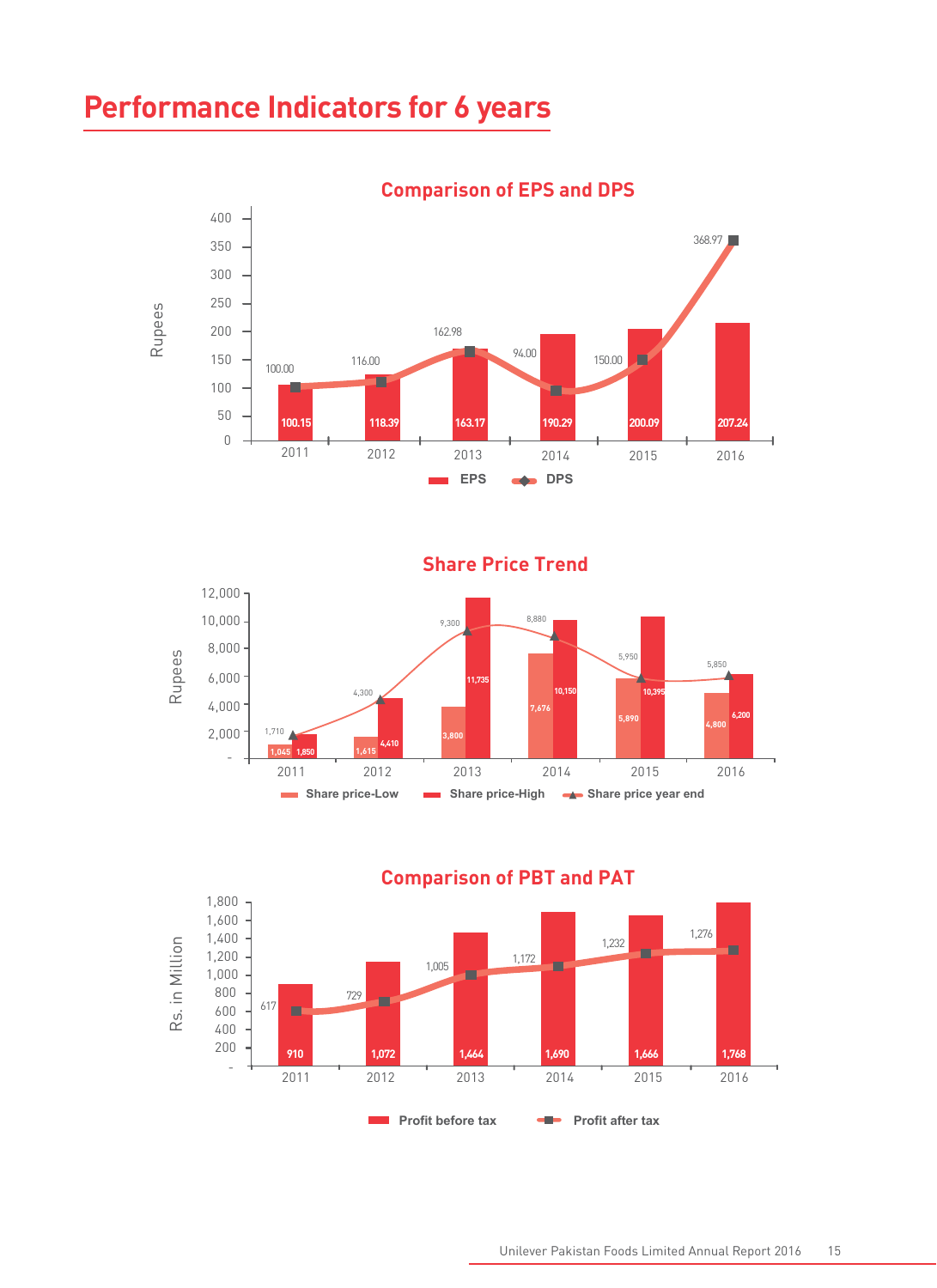# **Balance Sheet** Horizontal Analysis for 6 years

|                                    |             |                |             |                           |             |               |             |               |             |                            | (Rs. in thousand) |                  |
|------------------------------------|-------------|----------------|-------------|---------------------------|-------------|---------------|-------------|---------------|-------------|----------------------------|-------------------|------------------|
| <b>EQUITY AND LIABILITIES</b>      | 2016<br>Rs. | 16 Vs.15<br>%  | 2015<br>Rs. | 15 Vs.14<br>$\frac{9}{6}$ | 2014<br>Rs. | 14 Vs.13<br>% | 2013<br>Rs. | 13 Vs.12<br>% | 2012<br>Rs. | 12 Vs. 11<br>$\frac{9}{6}$ | 2011<br>Rs.       | 11 Vs.10<br>$\%$ |
| Capital and reserves               |             |                |             |                           |             |               |             |               |             |                            |                   |                  |
| Share capital                      | 61.576      | ٠              | 61.576      |                           | 61.576      |               | 61.576      | $\sim$        | 61.576      |                            | 61.576            |                  |
| Reserves                           | 1,743,342   | 7.81           | 1,617,018   | 124.02                    | 721,822     | 85.96         | 388,153     | [27.34]       | 534,202     | 24.24                      | 429,959           | 25.42            |
|                                    | 1,804,918   | 7.53           | 1,678,594   | 114.27                    | 783.398     | 74.19         | 449.729     | [24.51]       | 595.778     | 21.21                      | 491,535           | 21.55            |
| Non-current liabilities            |             |                |             |                           |             |               |             |               |             |                            |                   |                  |
| Retirement benefits - obligation   | 2.452       | [56.91]        | 5.691       | 315.70                    | 1.369       | [68.37]       | 4.328       | 10.32         | 3.923       | [77.61]                    | 17.519            | 95.98            |
| Deferred taxation                  | 213,242     | (0.80)         | 214,953     | 93.88                     | 110,870     | 3.04          | 107,594     | 4.39          | 103.066     | 18.45                      | 87,010            | 197.54           |
|                                    | 215,694     | [2.24]         | 220,644     | 96.58                     | 112.239     | 0.28          | 111.922     | 4.61          | 106.989     | 2.35                       | 104,529           | 173.77           |
| <b>Current liabilities</b>         |             |                |             |                           |             |               |             |               |             |                            |                   |                  |
| Trade and other payables           | 2,424,678   | 3.24           | 2.348.513   | [6.76]                    | 2.518.817   | 46.75         | 1.716.409   | 41.49         | 1.213.083   | 17.73                      | 1.030.383         | 137.94           |
| Provision                          | 57.623      | 51.90          | 37.935      | 74.09                     | 21.791      | 36.69         | 15.942      | 112.33        | 7.508       | [70.92]                    | 25.817            | 158.17           |
| Accrued interest / mark-up         |             | (100.00)       | 1.119       | 47.82                     | 757         | [12.28]       | 863         | [3,58]        | 895         | 492.72                     | 151               | [92.52]          |
| Taxation - provision less payments |             | $\blacksquare$ |             |                           |             | (100.00)      | 6.160       | [47.31]       | 11.692      | 100.00                     |                   |                  |
| Sales tax payable                  | 115,182     | 135.97         | 48.812      | 100                       |             |               |             | [100.00]      | 4.640       | [77.06]                    | 20,227            | [36.04]          |
| Short term borrowings              |             | (100.00)       | 81,676      | 182.13                    | 28,950      | 15.06         | 25,161      | [61.23]       | 64.897      | [31.34]                    | 94.526            | [44.46]          |
|                                    | 2,597,483   | 3.15           | 2,518,055   | [2.03]                    | 2,570,315   | 45.67         | 1,764,535   | 35.45         | 1,302,715   | 11.24                      | 1.171.104         | 81.03            |
|                                    | 4.618.095   | 4.55           | 4.417.293   | 27.45                     | 3.465.952   | 49.00         | 2,326,186   | 15.99         | 2.005.482   | 13.49                      | 1.767.168         | 62.20            |

### **ASSETS**

#### Non-current assets

| Property, plant and equipment      | 2,084,856 | 2.18    | 2,040,339 | 13.10    | 1,803,992 | 76.79   | 1.020.414 | 57.15    | 649.333   | 4.61     | 620,702   | 106.40   |
|------------------------------------|-----------|---------|-----------|----------|-----------|---------|-----------|----------|-----------|----------|-----------|----------|
| Intangible assets                  | 81,637    |         | 81,637    | $\sim$   | 81,637    |         | 81,637    |          | 81,637    | $\sim$   | 81,637    |          |
| Long term loans and advances       | 12,302    | (67.41) | 37.749    | 111.42   | 17,855    | [3.79]  | 18,558    | [17.44]  | 22,477    | [12.27]  | 25,621    | 1.087.81 |
| Long term prepayment               | 2,605     | 100     |           |          |           |         |           |          |           | (100.00] | 2,894     | 2.160.94 |
| Retirement benefit - prepayment    |           |         |           | (100.00) | 1,776     | 151.91  | 705       | [79.62]  | 3,460     | 100.00   |           |          |
|                                    | 2,181,400 | 1.00    | 2,159,725 | 13.36    | 1,905,260 | 69.91   | 1,121,314 | 48.14    | 756,907   | 3.56     | 730,854   | 90.01    |
| Current assets                     |           |         |           |          |           |         |           |          |           |          |           |          |
| Stores and spares                  | 31,429    | 39.79   | 22,483    | [12.46]  | 25,682    | 15.53   | 22,229    | 30.89    | 16,983    | 1.69     | 16,700    | [4.34]   |
| Stock in trade                     | 958.171   | [0.12]  | 959,276   | 12.98    | 849,057   | 42.91   | 594,105   | [20.83]  | 750,374   | 26.50    | 593.162   | 65.64    |
| Trade debts                        | 301,929   | 44.42   | 209,064   | 2.31     | 204,351   | 11.79   | 182.797   | 25.11    | 146,113   | [22.51]  | 188.563   | 95.19    |
| Loans and advances                 | 23,864    | 57.21   | 15,180    | (5.58)   | 16,077    | [4.67]  | 16,865    | 32.98    | 12.682    | [34.51]  | 19.366    | 31.66    |
| Trade deposits and short term      |           |         |           |          |           |         |           |          |           |          |           |          |
| prepayments                        | 74,049    | 46.68   | 50,484    | [15.95]  | 60,067    | 22.06   | 49,212    | 24.26    | 39,603    | [24.98]  | 52,793    | 160.96   |
| Other receivables                  | 10,815    | [64.96] | 30,868    | [40.53]  | 51,901    | 161.56  | 19,843    | [75, 48] | 80,918    | 180.30   | 28,868    | 199.51   |
| Taxation - payments less provision | 341,659   | (9.36)  | 376,961   | 116.84   | 173,843   | 100.00  |           |          |           | (100.00) | 43,650    | [59.45]  |
| Cash and bank balances             | 694,779   | 17.11   | 593,252   | 332.95   | 137,024   | [51.71] | 283,754   | 40.54    | 201,902   | 116.61   | 93,212    | 15.88    |
| Sales tax refundable               |           |         |           | [100.00] | 42,690    | 18.36   | 36,067    | 100.00   |           |          |           |          |
|                                    |           |         |           |          |           |         |           |          |           |          |           |          |
|                                    | 2,436,695 | 7.93    | 2,257,568 | 44.65    | 1,560,692 | 29.53   | 1,204,872 | (3.50)   | 1,248,575 | 20.48    | 1,036,314 | 47.03    |
|                                    | 4,618,095 | 4.55    | 4,417,293 | 27.45    | 3,465,952 | 49.00   | 2,326,186 | 15.99    | 2,005,482 | 13.49    | 1,767,168 | 62.20    |
|                                    |           |         |           |          |           |         |           |          |           |          |           |          |

### **Balance Sheet Analysis - Equity & Liabilities**



### 16 Unilever Pakistan Foods Limited Annual Report 2016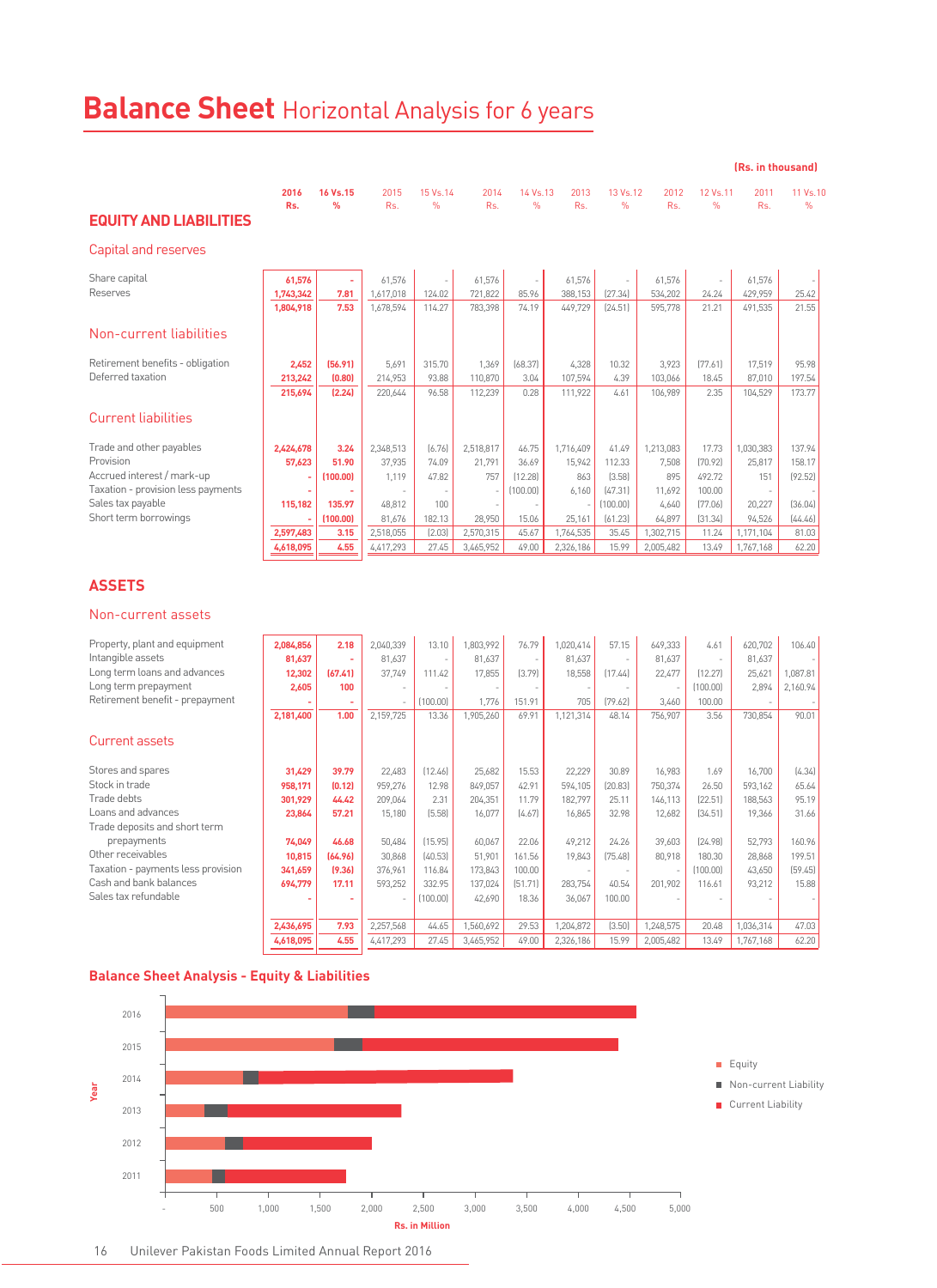# **Balance Sheet** Vertical Analysis for 6 years

**(Rs. in thousand)** 

|                                    | 2016      |        | 2015      |               |           | 2014          |           | 2013          | 2012      |               | 2011      |        |
|------------------------------------|-----------|--------|-----------|---------------|-----------|---------------|-----------|---------------|-----------|---------------|-----------|--------|
|                                    | Rs.       | %      | Rs.       | $\frac{9}{6}$ | Rs.       | $\frac{9}{6}$ | Rs.       | $\frac{9}{6}$ | Rs.       | $\frac{9}{6}$ | Rs.       | $\%$   |
| <b>EQUITY AND LIABILITIES</b>      |           |        |           |               |           |               |           |               |           |               |           |        |
| Capital and reserves               |           |        |           |               |           |               |           |               |           |               |           |        |
| Share capital                      | 61.576    | 1.33   | 61.576    | 1.39          | 61.576    | 1.78          | 61.576    | 2.65          | 61.576    | 3.07          | 61.576    | 3.48   |
| Reserves                           | 1,743,342 | 37.75  | 1,617,018 | 36.61         | 721,822   | 20.83         | 388,153   | 16.69         | 534.202   | 26.64         | 429.959   | 24.33  |
|                                    | 1,804,918 | 39.08  | 1,678,594 | 38.00         | 783.398   | 22.60         | 449.729   | 19.33         | 595.778   | 29.71         | 491.535   | 27.81  |
| Non-current liabilities            |           |        |           |               |           |               |           |               |           |               |           |        |
| Retirement benefits - obligation   | 2.452     | 0.05   | 5.691     | 0.13          | 1.369     | 0.04          | 4.328     | 0.19          | 3.923     | 0.20          | 17.519    | 0.99   |
| Deferred taxation                  | 213,242   | 4.62   | 214,953   | 4.87          | 110,870   | 3.20          | 107,594   | 4.63          | 103.066   | 5.14          | 87.010    | 4.92   |
|                                    | 215,694   | 4.67   | 220,644   | 5.00          | 112,239   | 3.24          | 111.922   | 4.81          | 106.989   | 5.33          | 104.529   | 5.92   |
| <b>Current liabilities</b>         |           |        |           |               |           |               |           |               |           |               |           |        |
| Trade and other payables           | 2.424.678 | 52.50  | 2.348.513 | 53.17         | 2.518.817 | 72.67         | 1.716.409 | 73.79         | 1.213.083 | 60.49         | 1.030.383 | 58.31  |
| Provision                          | 57,623    | 1.25   | 37.935    | 0.86          | 21.791    | 0.63          | 15.942    | 0.69          | 7.508     | 0.37          | 25.817    | 1.46   |
| Accrued interest / mark-up         |           |        | 1,119     | 0.02          | 757       | 0.02          | 863       | 0.04          | 895       | 0.04          | 151       | 0.01   |
| Taxation - provision less payments |           |        |           |               |           |               | 6.160     | 0.26          | 11.692    | 0.58          |           | $\sim$ |
| Sales tax payable                  | 115,182   | 2.49   | 48.812    | 1.11          |           |               |           | $\sim$        | 4,640     | 0.23          | 20,227    | 1.14   |
| Short term borrowings              |           |        | 81.676    | 1.85          | 28,950    | 0.84          | 25,161    | 1.08          | 64,897    | 3.24          | 94,526    | 5.35   |
|                                    | 2,597,483 | 56.25  | 2,518,055 | 57.00         | 2.570.315 | 74.16         | 1,764,535 | 75.86         | 1,302,715 | 64.96         | 1,171,104 | 66.27  |
|                                    | 4,618,095 | 100.00 | 4,417,293 | 100.00        | 3,465,952 | 100.00        | 2,326,186 | 100.00        | 2,005,482 | 100.00        | 1,767,168 | 100.00 |

### **ASSETS**

#### Non-current assets

| Property, plant and equipment      | 2,084,856 | 45.15  | 2,040,339 | 46.19  | ,803,992  | 52.05  | 1.020.414 | 43.87  | 649.333   | 32.38  | 620,702   | 35.12  |
|------------------------------------|-----------|--------|-----------|--------|-----------|--------|-----------|--------|-----------|--------|-----------|--------|
| Intangible assets                  | 81,637    | 1.77   | 81,637    | 1.85   | 81,637    | 2.36   | 81,637    | 3.51   | 81.637    | 4.07   | 81,637    | 4.62   |
| Long term loans                    | 12,302    | 0.27   | 37.749    | 0.85   | 17.855    | 0.52   | 18,558    | 0.80   | 22.477    | 1.12   | 25.621    | 1.45   |
| Long term prepayment               | 2,605     | 0.06   |           |        |           |        |           | ٠      |           |        | 2.894     | 0.16   |
| Retirement benefit - prepayment    |           |        |           |        | 1,776     | 0.05   | 705       | 0.03   | 3,460     | 0.17   |           |        |
|                                    | 2,181,400 | 47.24  | 2,159,725 | 48.89  | 1,905,260 | 54.97  | 1,121,314 | 48.20  | 756,907   | 37.74  | 730,854   | 41.36  |
| Current assets                     |           |        |           |        |           |        |           |        |           |        |           |        |
| Stores and spares                  | 31,429    | 0.68   | 22,483    | 0.51   | 25,682    | 0.74   | 22,229    | 0.96   | 16,983    | 0.85   | 16,700    | 0.95   |
| Stock in trade                     | 958,171   | 20.75  | 959,276   | 21.72  | 849.057   | 24.50  | 594.105   | 25.54  | 750.374   | 37.42  | 593.162   | 33.57  |
| Trade debts                        | 301,929   | 6.54   | 209,064   | 4.73   | 204,351   | 5.90   | 182,797   | 7.86   | 146.113   | 7.29   | 188,563   | 10.67  |
| Loans and advances                 | 23,864    | 0.52   | 15,180    | 0.34   | 16,077    | 0.46   | 16,865    | 0.73   | 12,682    | 0.63   | 19.366    | 1.10   |
| Trade deposits and short term      |           |        |           |        |           |        |           |        |           |        |           |        |
| prepayments                        | 74,049    | 1.60   | 50,484    | 1.14   | 60,067    | 1.73   | 49.212    | 2.12   | 39,603    | 1.97   | 52,793    | 2.99   |
| Other receivables                  | 10,815    | 0.23   | 30,868    | 0.70   | 51,901    | 1.50   | 19,843    | 0.85   | 80,918    | 4.03   | 28.868    | 1.63   |
| Taxation - payments less provision | 341,659   | 7.40   | 376,961   | 8.53   | 173,843   | 5.02   |           |        |           |        | 43,650    | 2.47   |
| Cash and bank balances             | 694,779   | 15.04  | 593,252   | 13.43  | 137,024   | 3.95   | 283,754   | 12.20  | 201,902   | 10.07  | 93,212    | 5.27   |
| Sales tax refundable               |           |        |           |        | 42,690    | 1.23   | 36,067    | 1.55   |           |        |           |        |
|                                    |           |        |           |        |           |        |           |        |           |        |           |        |
|                                    | 2.436.695 | 52.76  | 2,257,568 | 51.11  | 1.560.692 | 45.03  | 1,204,872 | 51.80  | 1,248,575 | 62.26  | 1,036,314 | 58.64  |
|                                    | 4,618,095 | 100.00 | 4,417,293 | 100.00 | 3,465,952 | 100.00 | 2,326,186 | 100.00 | 2,005,482 | 100.00 | 1,767,168 | 100.00 |

#### **Balance Sheet Analysis - Assets**

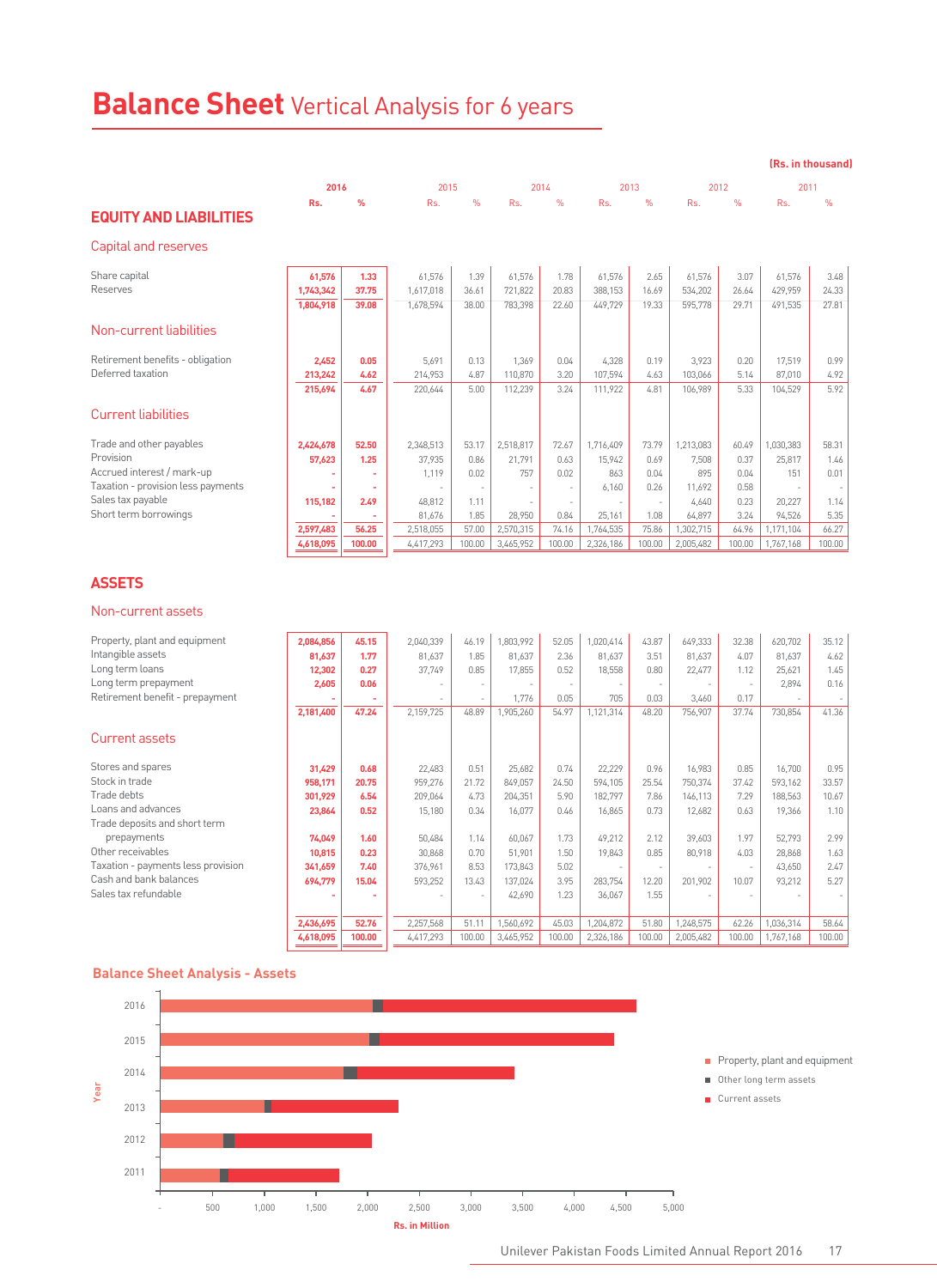# **Profit and Loss Account**

## Horizontal Analysis for 6 years

| <b>THE TECHNOLY WILD YOU SEEMS</b>     |               |                  |                       |               |             |                  |               |                  |             |               |             | (Rs. in thousand) |
|----------------------------------------|---------------|------------------|-----------------------|---------------|-------------|------------------|---------------|------------------|-------------|---------------|-------------|-------------------|
|                                        | 2016<br>Rs.   | 16 Vs.15<br>$\%$ | 2015<br>Rs.           | 15 Vs.14<br>% | 2014<br>Rs. | 14 Vs.13<br>$\%$ | 2013<br>Rs.   | 13 Vs.12<br>$\%$ | 2012<br>Rs. | 12 Vs.11<br>% | 2011<br>Rs. | 11 Vs.10<br>%     |
| Sales                                  | 9.466.836     | 10.45            | 8,571,097             | 10.07         | 7,787,059   | 11.90            | 6,958,846     | 18.73            | 5,861,096   | 18.64         | 4,940,251   | 22.26             |
| Cost of sales                          | (5, 264, 621) |                  | $11.10$ $(4,738,804)$ | 7.04          | [4,426,989] | 9.27             | [4,051,302]   | 11.59            | [3,630,636] | 20.40         | [3,015,502] | 20.33             |
| Gross profit                           | 4,202,215     | 9.65             | 3,832,293             | 14.05         | 3,360,070   | 15.56            | 2,907,544     | 30.36            | 2,230,460   | 15.88         | 1,924,749   | 25.40             |
| Distribution cost                      | (2, 238, 606) |                  | 14.56 (1,954,022)     | 35.13         | [1,445,978] | 17.10            | [1, 234, 866] | 24.25            | [993, 825]  | 16.92         | [850, 012]  | 8.06              |
| Administrative expenses                | (155, 137)    | 0.54             | (154, 298)            | [4.01]        | [160.740]   | 2.73             | [156.472]     | 5.09             | [148.898]   | 6.97          | [139.198]   | 170.04            |
| Other operating expenses               | (126, 587)    | 0.97             | (125, 372)            | (1.45)        | [127, 212]  | 9.80             | [115.857]     | 42.48            | [81, 316]   | 14.91         | [70.767]    | 36.59             |
| Other income                           | 120,343       | 16.64            | 103,174               | [9.16]        | 113,582     | 56.56            | 72,549        | [1.72]           | 73,820      | [10.61]       | 82,582      | 250.28            |
|                                        | 1,802,228     | 5.90             | 1,701,775             | [2.18]        | 1,739,722   | 18.12            | 1,472,898     | 36.35            | 1,080,241   | 14.03         | 947,354     | 41.71             |
| Restructuring cost                     |               |                  |                       |               |             |                  |               |                  |             | [100.00]      | (30, 359)   | 197.58            |
| Profit from operations                 | 1,802,228     | 5.90             | 1,701,775             | [2.18]        | 1,739,722   | 18.12            | 1,472,898     | 36.35            | 1,080,241   | 17.80         | 916,995     | 39.30             |
| Finance costs                          | (34, 470)     | (4.49)           | (36,090)              | [27.52]       | [49, 793]   | 450.62           | (9,043)       | 12.11            | [8,066]     | 17.53         | [6, 863]    | [44.87]           |
| Profit before taxation                 | 1,767,758     | 6.13             | 1,665,685             | [1.43]        | 1,689,929   | 15.44            | 1,463,855     | 36.53            | 1,072,175   | 17.80         | 910,132     | 40.92             |
| Taxation                               | (491, 669)    | 13.40            | [433, 557]            | [16.32]       | [518.108]   | 12.85            | (459, 100)    | 33.77            | [343.194]   | 16.96         | [293, 437]  | 40.81             |
| Profit after taxation                  | 1,276,089     | 3.57             | 1,232,128             | 5.15          | 1,171,821   | 16.63            | 1.004.755     | 37.83            | 728.981     | 18.21         | 616,695     | 40.97             |
| Other comprehensive<br>(loss) / income | 1,525         | (134.49)         | [4, 421]              | [538.59]      | 1,008       | (185.79)         | (1, 175)      | [230.85]         | 898         | 100.00        |             |                   |
| Total comprehensive income             | 1,277,614     | 4.07             | 1,227,707             | 4.68          | 1,172,829   | 16.86            | 1,003,580     | 37.50            | 729,879     | 18.35         | 616,695     | 40.97             |

## Vertical Analysis for 6 years **(Rs. in thousand)**

#### **<sup>2016</sup>**2015 2014 2013 2012 2011 % **Rs. %** Rs. % Rs. % Rs. % Rs. % Rs. Sales Cost of sales Gross profit Distribution cost Administrative expenses Other operating expenses Other operating income Restructuring cost Profit from operations Finance cost Profit before taxation Taxation Profit after taxation Other comprehensive (loss) / income Total comprehensive income  **9,466,836 (5,264,621) 4,202,215 (2,238,606) (155,137) (126,587) 120,343 1,802,228 1,802,228 (34,470) 1,767,758 (491,669) 1,276,089 1,525 1,277,614 100.00 (55.61) 44.39 (23.65) (1.64) (1.34) 1.27 19.04 19.04 (0.36) 18.67 (5.19) 13.48 0.02 13.50**  8,571,097 100.00 7,787,059 100.00 6,958,846 100.00 5,861,096 100.00 4,940,251 100.00 (4,738,804) (55.29) (4,426,989) (56.85) (4,051,302) (58.22) (3,630,636) (61.94) (3,015,502) (61.04) 3,832,293 44.71 3,360,070 43.15 2,907,544 41.78 2,230,460 38.06 1,924,749 38.96 (1,954,022) (22.80) (1,445,978) (18.57) (1,234,866) (17.75) (993,825) (16.96) (850,012) (17.21) (154,298) (1.80) (160,740) (2.06) (156,472) (2.25) (148,898) (2.54) (139,198) (2.82) (125,372) (1.46) (127,212) (1.63) (115,857) (1.66) (81,316) (1.39) (70,767) (1.43) 103,174 1.20 113,582 1.46 72,549 1.04 73,820 1.26 82,582 1.67 1,701,775 19.85 1,739,722 22.34 1,472,898 21.17 1,080,241 18.43 947,354 19.18 - | - | - | - | - | - | - | (30,359) (0.61) 1,701,775 19.85 1,739,722 22.34 1,472,898 21.17 1,080,241 18.43 916,995 18.56 (36,090) (0.42) (49,793) (0.64) (9,043) (0.13) (8,066) (0.14) (6,863) (0.14) 1,665,685 19.43 1,689,929 21.70 1,463,855 21.04 1,072,175 18.29 910,132 18.42 (433,557) (5.06) (518,108) (6.65) (459,100) (6.60) (343,194) (5.86) (293,437) (5.94) 1,232,128 14.38 1,171,821 15.05 1,004,755 14.44 728,981 12.44 616,695 12.48  $(4,421)$   $(0.05)$  1,008 0.01 (1,175) (0.02) 898 0.02 - -1,227,707 14.32 1,172,829 15.06 1,003,580 14.42 729,879 12.45 616,695 12.48